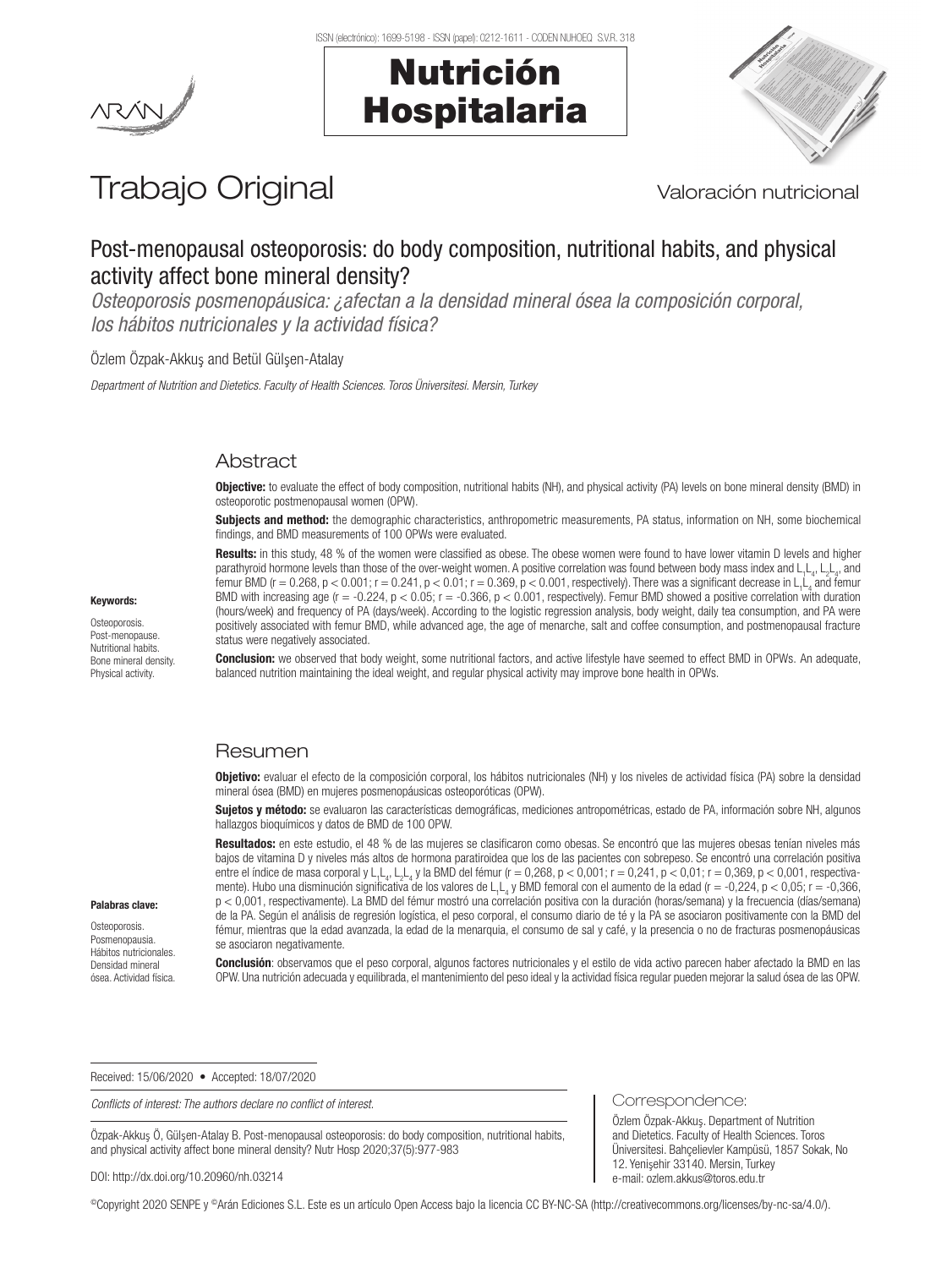# **INTRODUCTION**

Bone loss and osteoporosis are considered to be among the most important complications of the postmenopausal period (1). Osteoporosis is defined by the World Health Organization (WHO) as a progressive systemic skeletal disease characterized by decreased bone mass and bone tissue degradation, resulting in increased bone brittleness and fracture susceptibility (2). The decrease in bone mass, which is the physiological result of aging, continues with a 0.3 %-0.5 % loss of cortical bone in the slow phase, and 2 %-3 % in the fast phase after the age of 40. While the slow phase takes place in the first 6-10 post-menopausal years, the transition to the fast phase is proportional to sedentary life (3). It is estimated that 40 % of post-menopausal women have osteoporosis, more than 15 % have hip fractures, and 50 % have osteoporosis fractures in their lifetime (4).

Post-menopausal osteoporosis primarily stems from three main causes: deficiency of estrogen hormone, lack of physical activity, and poor nutrition (3).

A healthy lifestyle, staying physically active, maintaining the ideal body weight, and especially keeping a balanced nutrition play an important role in preventing chronic diseases such as osteoporosis (5). However, it is difficult to assess the effect of nutrition on bone health because diet is a combination of nutrients and the impact of individual nutrients is difficult to assess (5,6). The effect of nutritional status on bone mineral density in women with post-menopausal osteoporosis remains unknown (6). It has been suggested that healthy eating habits with high vegetable/ fruit content may prevent osteoporosis, and an unbalanced diet, rich in processed foods, may cause a decrease in bone mineral density (BMD) (5). It has also been suggested in several studies that calcium intake is important for skeletal development and bone mass development. On the other hand, only few studies have investigated the effect of other nutrients on bone mass. The effects of protein, sodium, and caffeine on calcium metabolism are known, but their effects on bone mineral density have not been reported (6).

The aim of this study was to evaluate the effects of body composition, nutritional habits (NH), and physical activity (PA) levels on BMD in post-menopausal osteoporotic women (OPWs).

### SUBJECTS AND METHOD

This study was conducted in Mersin City Hospital, between November 2019 and January 2020, in 100 Turkish women who were 40-75 years old, had been diagnosed with osteoporosis (BMD measurement, T score < -2.5), and were determined to be in the post-menopausal period (amenorrhea over one year). Exclusion criteria included: pregnancy or lactation, chronic kidney or liver disease, bowel disease (Crohn's disease, irritable bowel syndrome, short bowel syndrome), age outside the 40-75 year range, rejection to participate in the study. Data were collected using a questionnaire via face-toface interviews.

The women's demographic characteristics, namely health status (menopause status and medication used, etc.), anthropometric measurements (height, weight, body mass index (BMI)), PA status, information about NH, biochemical data (serum calcium, phosphorus, parathyroid hormone levels), and BMD measurements were evaluated.

BMD measurements of the women were performed using the dual energy X-ray absorptiometry (DEXA) technique. Vertebral DEXA examinations were performed in the posterior-anterior direction, including the  $L_1L_4$  and  $L_2L_4$  vertebrae. Bone mineral density was recorded for vertebrae, femoral neck, and whole body. Body weights were measured and recorded by a dietician using a weighing instrument with  $\pm$  0.1 kg precision. Women's height was measured and recorded by the dietician with a stadiometer. During height measurements, the women stood with both feet side by side, touching each other, and on the Frankfurt plane (a plane passing through the eyes and the upper margin of the auricle) (7). BMI was calculated with the formula of body weight (kg)/height (m)². BMI values are classified by WHO as underweight for those below 18.5 kg/m<sup>2</sup>, normal for those between 18.5 and 24.9 kg/m<sup>2</sup>, overweight for those between 25 and 29.9 kg/m<sup>2</sup>, and obese for those over 30 kg/ $m^2$  (8). In order to determine food consumption status in participants, daily food consumption and daily dietary energy and nutrient intake records were obtained via the 24-hour recall method, and the data were then analyzed by the "Computer Aided Nutrition Program, Nutrition Information Systems Package Program (BeBIS)", which was developed to be used in Turkey. In order to determine the NH of women, the Food Frequency Questionnaire (FFQ) form was administered (9).

In order to establish PA levels, information about exercise type (walking, running, swimming, yoga, Pilates, etc.), frequency (weekly, day), and duration was obtained.

This study was approved by the Ethics Committee, Scientific Research and Publication Board of Toros University (#80706068.02-050/22 and date: 25/09/2019/37).

### STATISTICAL ANALYSIS

The data obtained in the study were evaluated with the SPSS 15.0 package program. Appropriate descriptive values are presented for qualitative and quantitative variables. Qualitative variables are presented as number (n) and percentage (%), and quantitative variables are presented as mean and standard devi- $\frac{1}{x}$  ation ( $\overline{X} \pm SD$ ).

The suitability of the variables to normal distribution was examined using visual (histogram and probability graphs) and analytical methods (Kolmogorov-Smirnov/Shapiro-Wilk tests). For continuous variables, the difference between two means test (Student-t test or non-parametric test) was used between two independent groups, and a one-way variance analysis or non-parametric Kruskal-Wallis analysis test was used in groups of 3 or more. A logistic regression analysis test was used to evaluate the variables considered to have an effect on femur BMD measurements. Any p value less than 0.05 was considered statistically significant.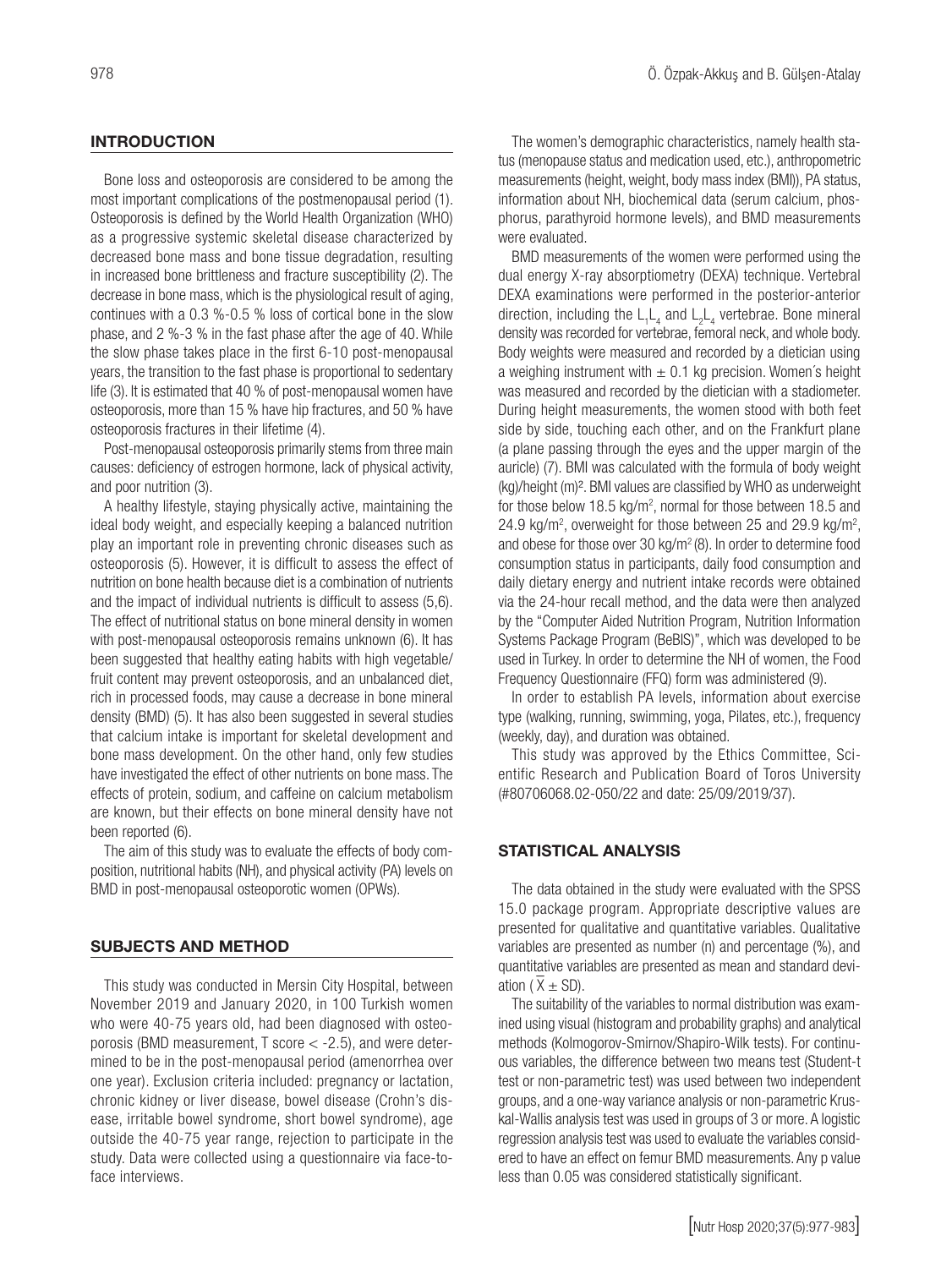# Table I. Demographic characteristics. anthropometric measurements, physical activity status, and clinical features of osteoporotic postmenopausal women

| <b>Variable</b>                                            | <b>Value</b>                          |  |
|------------------------------------------------------------|---------------------------------------|--|
| Age, $(\overline{X} \pm SD)$ , year                        | $54.73 \pm 6.14$                      |  |
| Body mass index, $\overline{X} \pm SD$ ) kg/m <sup>2</sup> | $30.36 \pm 4.73$<br>$(20.20 - 44.12)$ |  |
| Body mass index category, kg/m <sup>2</sup> (%)            |                                       |  |
| Underweight $(< 18.5$ kg/m <sup>2</sup> )                  |                                       |  |
| Normal (18.5 - < 24.99 kg/m <sup>2</sup> )                 | 11                                    |  |
| Overweight (25 - < 29.99 kg/m <sup>2</sup> )               | 41                                    |  |
| Obese ( $\geq$ 30 kg/m <sup>2</sup> )                      | 48                                    |  |
| Current smokers, (%)                                       | 18                                    |  |
| Duration of smoking ( $\overline{X} \pm SD$ ), year        | $18.76 \pm 10.10$                     |  |
| Frequency of smoking ( $\overline{X} \pm SD$ ), piece/day  | $14.83 \pm 10.07$                     |  |
| Physically active, (%)                                     | 16                                    |  |
| Duration of activity, ( $\overline{X}$ ± SD), hour/week    | $5.88 \pm 1.45$                       |  |
| Frequency of activity, ( $\overline{X} \pm SD$ ), day/week | $1.28 \pm 1.34$                       |  |
| Age of amenorrhea onset, ( $\overline{X} \pm SD$ ), year   | $44.99 \pm 5.24$                      |  |
| Age of menopause onset, ( $\overline{X} \pm SD$ ), year    | $45.16 \pm 5.21$                      |  |
| Number of pregnancies, ( $\overline{X} \pm SD$ )           | $5.25 \pm 3.26$                       |  |
| Prescription medication use, (%)                           | 60                                    |  |
| Vitamin-mineral supplementation, (%)                       | 73                                    |  |
| Postmenopausal fracture                                    | 24                                    |  |
| Chronic diseases at baseline                               |                                       |  |
| Diabetes mellitus                                          | 13                                    |  |
| Hypertension                                               | 27                                    |  |
| Cardiac disease                                            | 60                                    |  |
| Other                                                      | 8                                     |  |

*Values are presented as mean ± SD or number (%).* 

### RESULTS

In this study, 48 % of post-menopausal women who were diagnosed with osteoporosis were obese. The demographic and clinical features of these women are shown in table I.

According to the BMI classification, mean femoral BMD values in obese women were higher than those of overweight women  $(p = 0.004)$  (Table II).

Mean vitamin D levels were lower in obese women than in overweight women ( $p = 0.04$ ), and mean PTH levels were higher in obese women than in overweight women ( $p = 0.01$ ). In order to evaluate the relationship of low vitamin D and high PTH levels with NH in obese women, the differences in 24-hour food consumption were assessed. According to the BMI classification, there was a difference between daily energy (kcal/day) ( $p = 0.002$ ), CHO (g/day) ( $p = 0.007$ ) and fat (g/day) ( $p = 0.003$ ) intakes, and there was no difference in terms of ingestion of the other nutrients (fat and water-soluble vitamins, minerals, pulp, and cholesterol). According to the post-hoc analysis, energy (kcal/day)  $(p = 0.002)$ , CHO (g/day) ( $p = 0.004$ ) and fat (gr/day) ( $p = 0.004$ ) intakes in obese women were higher than in overweight women (Table II).

A positive correlation was found between BMI values and  $L_1L_4$ ,  $L_2L_4$  and femur BMD measurements (r = 0.268, p < 0,001;  $r = 0.241$ ,  $p < 0.01$ ;  $r = 0.369$ ,  $p < 0.001$ , respectively) (Fig. 1). There was a significant decrease in  $L_1L_4$  and femur BMD with increasing age  $(r = -0.224, p < 0.05; r = -0.366, p < 0.001,$ respectively). Femur BMD showed a positive correlation with PA duration (hours/week) and frequency (days/week) ( $r = 0.214$ ,  $p = 0.03$ ;  $r = 0.231$ ,  $p = 0.02$ , respectively). There was no correlation between biochemical parameter measurements (serum calcium, vitamin D, and PTH) and BMD measurements (femur,  $L_1L_4$  and  $L_2L_4$ ) (p > 0.05).

According to the logistic regression analysis, body weight, daily tea consumption, and PA were positively associated with femur BMD, while advanced age, age at menarche, salt and coffee consumption, and post-menopausal fracture status were negatively associated (Table III).

#### **DISCUSSION**

As a result of this study, it was observed that body composition was associated with lumbar vertebrae and total femoral BMD in OPWs, and BMD increased as BMI increased. Głogowska-Szeląg (10) found a positive correlation between BMI and BMD in post-menopausal women diagnosed with osteoporosis, which is in accordance with the results of the present study. Barrera et al. (11) confirmed that high BMI values had a protective effect on the femoral neck bone BMD values of 845 healthy elderly individuals with low socioeconomic level.

Many studies in recent years have suggested that high BMI values may be protective for osteoporosis and fracture risk in men and in pre- and post-menopausal women (12-15). This dilemma between bone metabolism and obesity is a complex relationship known as the obesity paradox—the higher the values in bone mineral density, the less the risk for fractures in obese individuals (16). As reported in the NHANES 2005-2008 (The National Health and Nutrition Examination Survey conducted in the USA) after evaluating 3,296 adults, aged 50 years and over, the BMD value increased by 0.0082 g/cm<sup>2</sup> for each oneunit increase in BMI value (17). In contrast, some studies have shown a negative effect of obesity on BMD (18,19). It has been reported that the different results obtained in these studies may be due to differences between men, pre-menopausal women, and post-menopausal women in terms of lifestyle, obesity, and fat distribution. It has been reported that high levels of estrogen, leptin, and adiponectin contained in the subcutaneous adipose tissue, which are found in women more often than in men, may be protective for osteoporosis in women (16). Researchers have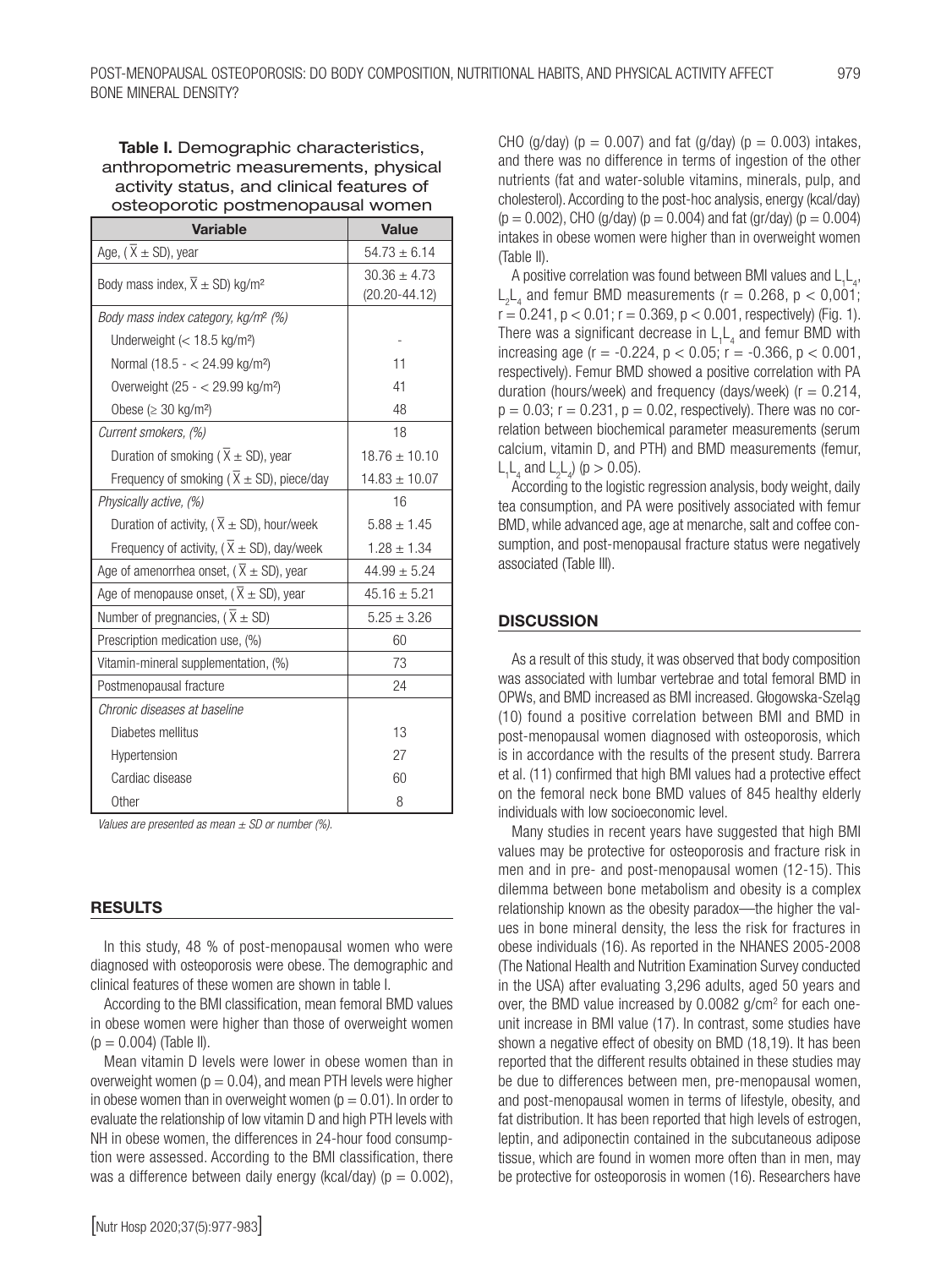| <b>BMD measurement values and</b><br><b>Biochemical parameters</b>    | <b>Values</b>           |                                   |                                   |                    |  |
|-----------------------------------------------------------------------|-------------------------|-----------------------------------|-----------------------------------|--------------------|--|
| BMI (kg/m²)                                                           | $18.5 - 24.99$ (n = 11) | $25 - 29.99$ (n = 41)             | $\geq 30$ (n = 48)                | p                  |  |
| $L_1 - L_4$ BMD                                                       | $0.88 \pm 0.07$         | $0.89 \pm 008$                    | $0.92 \pm 0.07$                   | > 0.05             |  |
| $L_{2}$ , BMD                                                         | $0.88 \pm 0.06$         | $0.91 \pm 0.08$                   | $0.93 \pm 0.07$                   | > 0.05             |  |
| Femur BMD                                                             | $0.83 \pm 0.11$         | $0.84 \pm 0.09^{\circ}$           | $0.90 \pm 0.08^{\circ}$           | 0.004 <sup>†</sup> |  |
| Serum calcium                                                         | $9.70 \pm 0.34$         | $9.66 \pm 0.42$                   | $9.60 \pm 0.46$                   | > 0.05             |  |
| Serum phosphor                                                        | $4.33 \pm 0.72$         | $3.97 \pm 0.82$                   | $3.85 \pm 0.53$                   | > 0.05             |  |
| Serum PTH                                                             | $64.2 \pm 36.83$        | $53.04 \pm 23.63^{\circ}$         | $71.09 \pm 30.65^{\circ}$         | $0.01*$            |  |
| Serum vitamin D                                                       | $26.59 \pm 20.21$       | $27.08 \pm 14.03^{\circ}$         | $19.80 \pm 12.36^{\circ}$         | $0.04*$            |  |
| Daily food consumption,<br>calculated via 24-hour food<br>consumption | <b>Values</b>           |                                   |                                   |                    |  |
| BMI (kg/m <sup>2</sup> )                                              | $18.5 - 24.99$ (n = 11) | $25 - 29.99$ (n = 41)             | $\geq 30$ (n = 48)                | p                  |  |
| Energy (kcal/day)                                                     | $1543.75 \pm 248.32$    | $1493.99 \pm 374.95$ <sup>c</sup> | $1774.98 \pm 390.84$ <sup>c</sup> | 0.002 <sup>†</sup> |  |
| Protein (g/day)                                                       | $57.40 \pm 13.35$       | $59.44 \pm 16.41$                 | $63.06 \pm 17.35$                 | > 0.05             |  |
| CHO (g/day)                                                           | $192.93 \pm 42.28$      | $177.17 \pm 43.15$ <sup>c</sup>   | $210.23 \pm 52.47$ <sup>c</sup>   | 0.007 <sup>†</sup> |  |
| Fat (g/day)                                                           | $57.22 \pm 17.73$       | $58.25 + 21.37$ <sup>c</sup>      | $72.72 + 20.96^{\circ}$           | 0.003 <sup>†</sup> |  |

## Table II. Biochemical parameters and BMD measurements evaluated according to the BMI classification of osteoporotic postmenopausal women

*\*Differences were tested with one-way ANOVA or Kruskal-Wallis analysis for continuous variables. Significant difference was set at \*p < 0.05, † p < 0.01. Mann-*Whitney U-test or post hoc test was used for the analysis of further differences;  $^{\circ}p < 0.01$ ,  $^{\circ}p < 0.05$ ,  $^{\circ}p < 0.005$ .



#### Figure 1.

Correlations between total femur and lumbar vertebrae bone mineral density and body mass index (kg/m2) in postmenopausal osteoporotic women.

reported that, despite the harmful effects of obesity on the body, the increase in BMI can prevent the reduction of BMD with advancing age, but there are no clear data regarding what is the ideal weight to prevent systemic diseases caused by osteoporosis and obesity in post-menopausal women (16). Skrzek et al. (20) reported the appropriate BMI value as  $26.0 - 27.9$  kg/m<sup>2</sup> for the lowest risk of osteoporosis in post-menopausal women. In contrast, in another study, it was reported that the optimal BMI

interval value was  $23.0 - 24.9$  kg/m<sup>2</sup> for Korean men over 50 years of age and post-menopausal women to minimize the risk of osteoporosis and type-2 diabetes simultaneously (21).

In this study, we observed that obese women had higher femoral BMD values than overweight women. When the nutritional status of the women and the distribution of the nutrients they received were evaluated, it was found that the energy, CHO, and fat consumption of these obese women was significantly higher.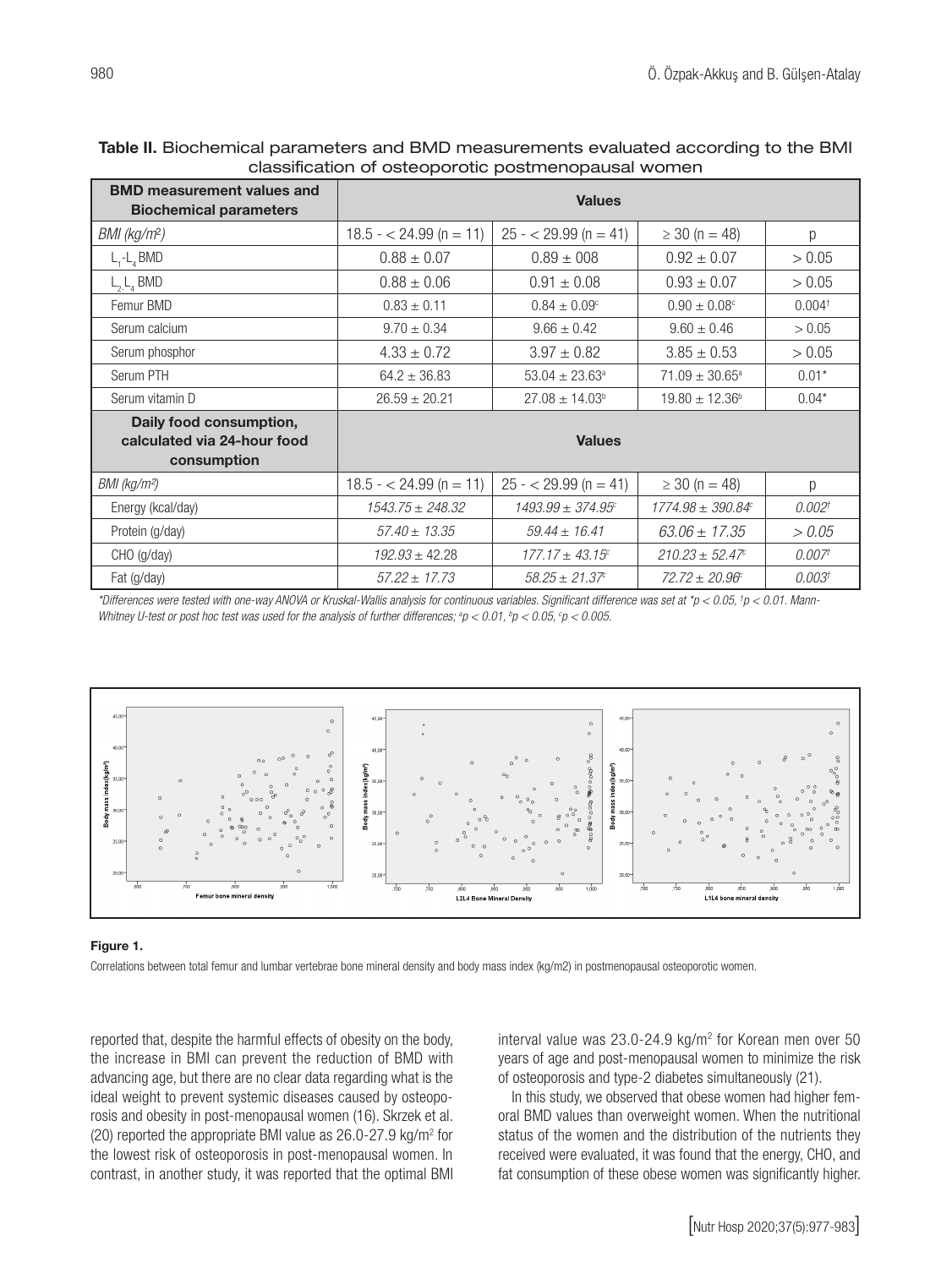|                                                                                                                                      | Regression analysis (Adjusted R2 value = 0.465, $p = 0.001$ <sup>†</sup> ) |                      |                      |  |
|--------------------------------------------------------------------------------------------------------------------------------------|----------------------------------------------------------------------------|----------------------|----------------------|--|
| <b>Determinants</b>                                                                                                                  | Coeff.                                                                     | 95 % CI              | p                    |  |
| Age, (year)                                                                                                                          | $-0.004$                                                                   | $-0.006$ to $-0.001$ | 0.002 <sup>†</sup>   |  |
| Weight (kg)                                                                                                                          | 0.003                                                                      | 0.002 to 0.004       | $0.001$ <sup>+</sup> |  |
| Age of menarche, (year)                                                                                                              | $-0.011$                                                                   | $-0.020$ to $-0.002$ | $0.01*$              |  |
| Salt consumption behavior, n<br>No (19)<br>Yes (81)                                                                                  | $-0.023$                                                                   | $-0.041$ to $-0.005$ | $0.01*$              |  |
| Coffee consumption behavior, n<br>No (48)<br>Yes (52)                                                                                | 0.048                                                                      | 0.016 to 0.079       | 0.003 <sup>†</sup>   |  |
| Tea consumption behavior (count/day), n<br>None (5)<br>1-4 cups of tea $(47)$<br>5-10 cups of tea (34)<br>$\geq$ 10 cups of tea (14) | 0.019                                                                      | 0.008 to 0.030       | $0.001^{+}$          |  |
| Postmenopausal fracture, n<br>No (76)<br>Yes (24)                                                                                    | 0.041                                                                      | 0.004 to 0.078       | $0.02*$              |  |
| Physical activity, n<br>No (84)<br>Yes (16)                                                                                          | 0.109                                                                      | 0.018 to 0.200       | $0.01*$              |  |
| Duration of physical activity (n),<br>None (84)<br>$\geq$ 5 hours/ week (16)                                                         | $-0.015$                                                                   | $-0.033$ to $0.002$  | 0.08                 |  |

| Table III. Regression analysis between bone mineral density and other determinants |
|------------------------------------------------------------------------------------|
| of postmenopausal osteoporotic women                                               |

*Significant difference was set at \*p < 0.05, † p < 0.01.*

However, there was no relationship between calcium and vitamin D intakes (as obtained from FFQ data) and BMD, which could explain the high BMD in obese women. In contrast, obese women had lower levels of vitamin D and higher levels of PTH than those of overweight women. It is known that vitamin D deficiency causes osteopenia and osteomalacia, and negatively affects the prognosis of osteoporosis (22). In our study, vitamin D deficiency (plasma levels < 20 ng/mL) was found especially in obese women. Lee et al. (22) studied vitamin D deficiency in post-menopausal women, and found that the vitamin D deficiency rate in post-menopausal women with similar BMI values was 61.8 %. In the present study, higher femoral BMD measurements in obese women suggested that obesity had a protective effect on osteoporosis. However, this situation is complicated by low vitamin D and high PTH levels in these obese women.

According to the logistic regression analysis, body weight, daily tea consumption, and PA were positively associated with femur BMD, while advanced age, age of menarche, salt and coffee consumption, and post-menopausal fracture status were negatively associated. Cavkaytar et al. (23) studied 170 osteopenic and 224 osteoporotic post-menopausal women and reported that BMI values higher than 32 kg/m<sup>2</sup> were protective for post-menopausal osteoporosis according to the logistic regression analysis, and that advanced age is an independent risk factor for post-menopausal osteoporosis.

Caffeine is a naturally occurring plant xanthine alkaloid that is widely consumed worldwide and found in many beverages, including tea, coffee, and cocoa. Although moderate caffeine intake is generally thought to have positive effects on human health, its effect on bone metabolism is controversial (24). In rats with osteoporosis due to ovariectomy, medium or high doses of caffeine have been shown to have no detrimental effect on the skeletal system (24). In a study conducted in post-menopausal women in China, it was shown that the frequency of osteoporosis was higher in women who did not consume coffee regularly (25). In the 4<sup>th</sup> and 5<sup>th</sup> Korean National Health and Nutrition Survey (2008-2011), moderate coffee consumption in post-menopausal women was reported to have protective benefits on bone health (26). However, in accordance with our data, epidemiological studies have found that caffeine might contribute to loss of bone by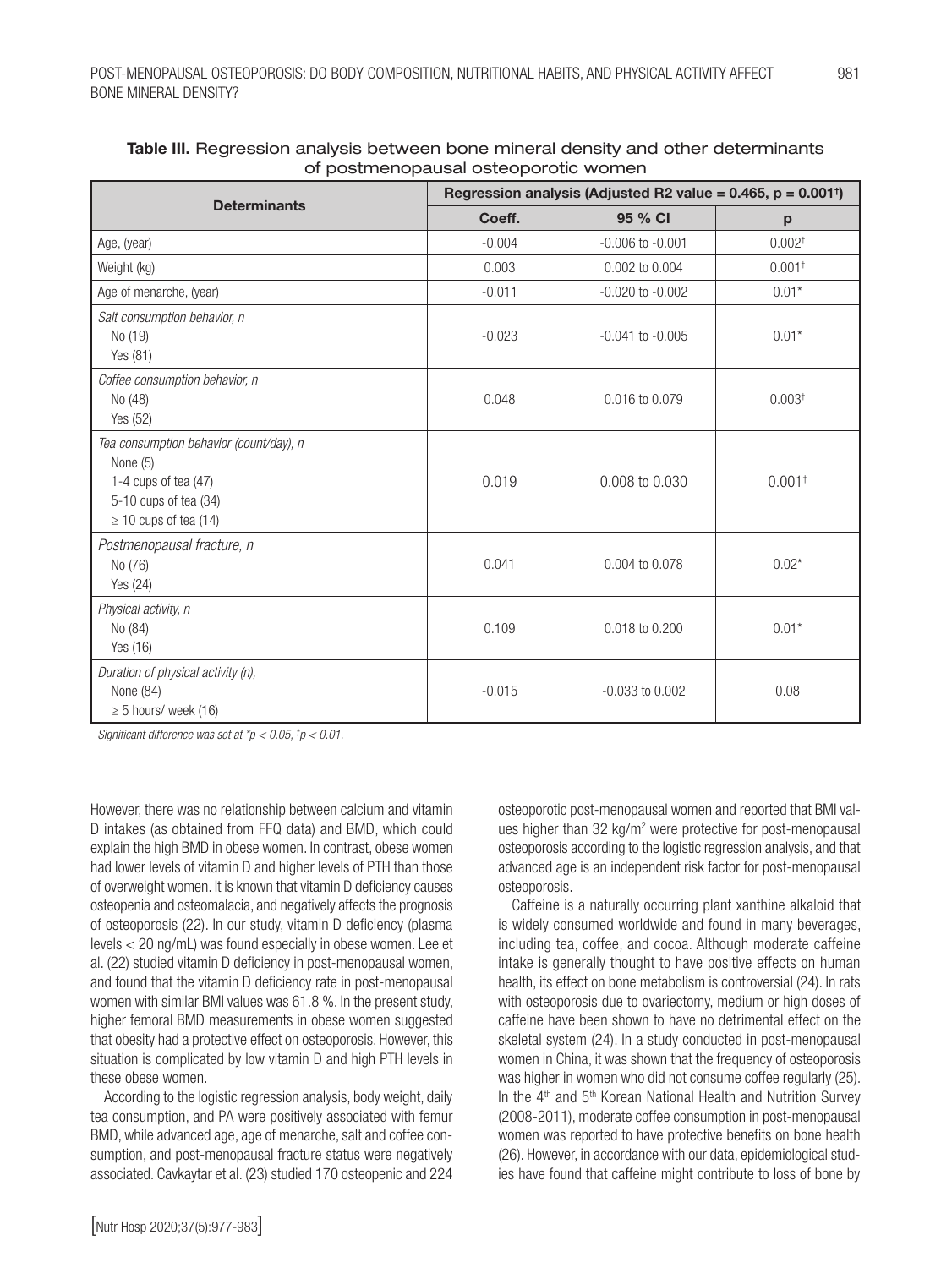increased urinary calcium excretion and decreased efficiency in calcium intestinal absorption (27,28). In post-menopausal women, caffeine intake can lead to a decrease in calcium absorption, and high doses of caffeine ( $>$  300 mg/g or  $\geq$  4 cups/day) can speed up bone loss in the lumbar vertebrae (29). Because the conceivable effect of high coffee consumption on fracture risk and bone density is probably modest, large, long-term studies are needed to assess this (28). The increase in sodium intake due to increased salt consumption is associated with increased urinary calcium in men and women of all ages (30). However, there is no evidence that increased salt intake may result in any consistent effect on bone health or irreversible changes in bone loss when considering lifestyle, dietary habits, and hormonal factors (30). In our study, salt consumption was found to be an independent variable that affected BMD negatively.

Studies in recent years have shown that tea consumption can be a promising approach to reducing bone loss and reducing the risk for osteoporotic fractures in older adults (31). Tea polyphenols increase osteoblast genesis and suppress in vitro osteoclast genesis. Bone is resorbed by osteoclast cells and then new bone is formed by osteoblast cells. During bone remodeling, excessive osteoclastic activity and inadequate osteoblastic activity are the main reasons for osteoporosis development (31). Animal studies have shown that the intake of tea polyphenols has a positive effect on bone. This effect is manifested by increased bone mass and trabecular bone volume, number, and thickness, and lower trabecular separation, which results in stronger bones (32).

It is extremely important to exercise regularly and to be physically active by avoiding a sedentary lifestyle for healthy bones. In physically inactive individuals, mechanical receptors (osteocytes) cannot receive signals pertaining to the need for repairing/ remodeling the damaged bone, or the need for synthesis of new bone. Thus, a gradual decrease in the total BMD occurs (33). In a study that investigated the risk factors of osteoporosis in post-menopausal women, regular PA was reported to be protective for osteoporosis, as in our study (34). The current study has several limitations. First, we have only analyzed OPWs and did not have corresponding data for a pre-menopausal younger population. Second, we had a small and heterogeneous study population. For further investigations, larger sample sizes including pre- and post-menopausal women are required, preferably using a longitudinal design.

In summary, our data show that weight, daily tea consumption, and PA levels may have a positive influence on BMD in OPWs, whereas age, age at menarche, salt and coffee consumption, and post-menopausal fracture status were observed to have negative effects on BMD. An active lifestyle and nutritional factors should not be ignored in the prevention of osteoporosis during the post-menopausal period. The importance of adequate, balanced nutrition throughout life is a known fact. As a result, it is thought that in order to increase the quality of life of women in the post-menopausal period more randomized studies should be conducted about PA, maintenance of ideal weight, avoidance of excessive salty foods, and consumption of coffee and tea.

### **REFERENCES**

- 1. Atik Ş. Osteoporoz, Türkiye Eklem Hastalıkları Tedavi Vakfı Yayımı, Birinci Baskı, Ankara; 1998.
- 2. Kanis JA, Melton LJ, Christiansen C, Johnston CC, Khaltaev N. The diagnosis of osteoporosis. J Bone Miner Res 1994;9:1137-41. DOI: 10.1002/ jbmr.5650090802
- 3. Tang G, Ma HK. Menopausal Osteoporosis. Int J Gynecol Obstet 1994;46:203- 7. DOI: 10.1016/0020-7292(94)90236-4
- 4. Black DM, Rosen CJ. Clinical Practice Postmenopausal Osteoporosis. N Engl J Med 2016;374:254-62. DOI: 10.1056/NEJMcp1513724
- 5. Lanyan A, Marques-Vidal P, Gonzalez-Rodriguez E, Hans D, Lamy O. Postmenopausal women with osteoporosis consume high amounts of vegetables but insufficient dairy products and calcium to benefit from their virtues: the CoLaus/OsteoLaus cohort. Osteoporos Int 2020;31:875-86. DOI: 10.1007/ s00198-019-05225-x
- 6. New SA, Bolton-Smith C, Grubb DA, Reid DM. Nutritional influences on bone mineral density: a cross-sectional study in premenopausal women. Am J Clin Nutr 1997;65:1831-9. DOI: 10.1093/ajcn/65.6.1831
- 7. Baysal A, Aksoy M, Besler HT, Bozkurt N, Keçecioğlu S, Merdol TK, et al. Diyet el kitabı, 5. Baskı, Ankara, Hatiboğlu yayınevi; 2008.
- 8. WHO. [Accessed April 27, 2016]. Avaliable at: http://apps.who.int/bmi/index. jsp?introPage=intro\_3.html
- 9. Gunes FE, Imeryuz N, Akalin A, Bekiroglu N, Alphan E, Oguz A, et al. Development and validation of a semi-quantitative food frequency questionnaire to assess dietary intake in Turkish adults. J Pak Med Assoc 2015;65(7):756-63.
- 10. Głogowska-Szeląg J. Assessment of the relationship between bmd and body mass index bmi in women with postmenopausal osteoporosis. Wiad Lek 2018;71(9):1714-8.
- 11. Barrera G, Bunout D, Gattás V, de la Maza MP, Leiva L, Hirsch S. A high body mass index protects against femoral neck osteoporosis in healthy elderly subjects. Nutrition 2004;20(9):769-71. DOI: 10.1016/j.nut.2004.05.014
- 12. Fawzy T, Muttappallymyalil J, Sreedharan J, Ahmed A, Alshamsi SO, Al Ali MS, et al. Association between body mass index and bone mineral density in patients referred for dual-energy X-ray absorptiometry scan in Ajman, UAE. J Osteoporos 2011;2011:876309. DOI: 10.4061/2011/876309
- 13. Wee J, Sng BY, Shen L, Lim CT, Singh G, Das De S. The relationship between body mass index and physical activity levels in relation to bone mineral density in premenopausal and postmenopausal women. Arch Osteoporos 2013;8:162. DOI: 10.1007/s11657-013-0162-z
- 14. Montazerifar F, Karajibani M, Alamian S, Sandoughi M, Zakeri Z, Dashipour AR. Age, weight and body mass index effect on bone mineral density in postmenopausal women. Health scope 2014;3(2). DOI: 10.17795/jhealthscope-14075
- 15. Shayganfar A, Ebrahimian S, Masjedi M, Daryaei S. A study on bone mass density using dual energy X-ray absorptiometry: Does high body mass index have protective effect on bone density in obese patients? J Res Med Sci 2020;25:4. DOI: 10.4103/jrms.JRMS\_1066\_18
- 16. Fassio A, Idolazzi L, Rossini M, Gatti D, Adami G, Giollo A, et al. The obesity paradox and osteoporosis. Eat Weight Disord 2018;23(3):293-302. DOI: 10.1007/s40519-018-0505-2
- 17. Lloyd JT, Alley DE, Hawkes WG, Hochberg MC, Waldstein SR, Orwig DL. Body mass index is positively associated with bone mineral density in US older adults. Arch Osteoporos 2014;9:175. DOI: 10.1007/s11657-014-0175-2
- 18. Gnudi S, Sitta E, Lisi L. Relationship of body mass index with main limb fragility fractures in postmenopausal women. J Bone Miner Metab 2009;27:479- 84. DOI: 10.1007/s00774-009-0056-8
- 19. Greco EA, Fornari R, Rossi F, Santiemma V, Prossomariti G, Annoscia C, et al. Is obesity protective for osteoporosis? Evaluation of bone mineral density in individuals with high body mass index. Int J Clin Pract 2010;64:817-20. DOI: 10.1111/j.1742-1241.2009.02301.x
- 20. Skrzek A, Koziel S, Ignasiak Z. The optimal value of BMI for the lowest risk of osteoporosis in postmenopausal women aged 40-88 years. Homo 2014;65:232-9. DOI: 10.1016/j.jchb.2014.01.003
- 21. Hyun LJ, Kim JH, Hong AR, Kim SW, Shin CS. Optimal body mass index for minimizing the risk for osteoporosis and type 2 diabetes. Korean J Intern Med 2019. doi: 10.3904/kjim.2018.223. [Epub ahead of print]
- 22. Lee JS, Kim JW. Prevalence of vitamin D deficiency in postmenopausal highand low-energy fracture patient. Arch Osteoporos 2018;10;13(1):109. DOI: 10.1007/s11657-018-0524-7
- 23. Cavkaytar S, Seval MM, Atak Z, Findik RB, Ture S, Kokanali D. Effect of reproductive history, lactation, first pregnancy age and dietary habits on bone mineral density in natural postmenopausal women. Aging Clin Exp Res 2015;27(5):689-94. DOI: 10.1007/s40520-015-0333-4